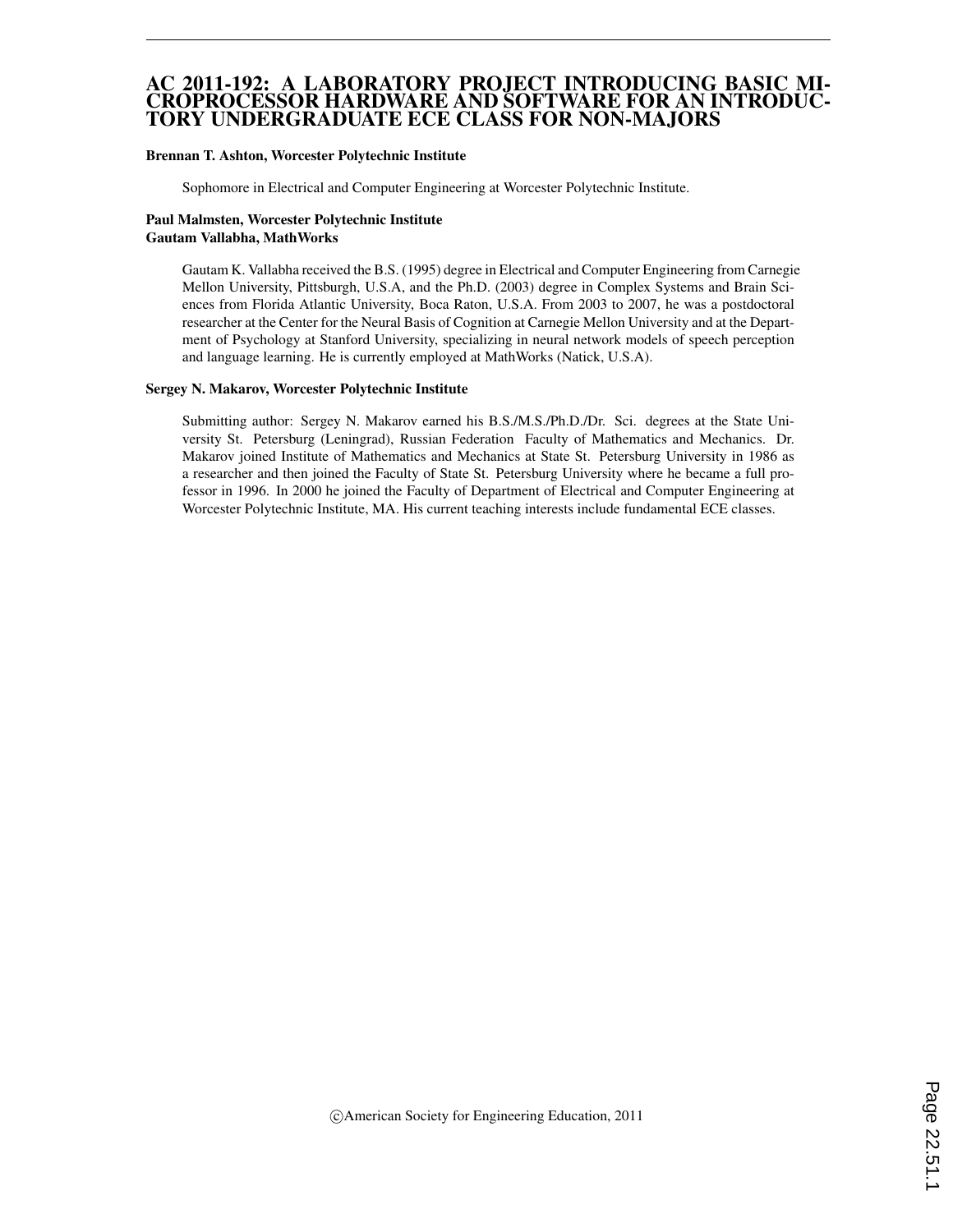# **A laboratory project introducing basic microprocessor hardware and software for an introductory undergraduate ECE class for non-majors**

Most electrical and computer engineering departments in the United States and abroad typically offer a fundamental one or two semester course in ECE for non-major students. Sometimes, this course is offered to both majors and non-majors. In general, it is a very difficult task to teach complex electrical engineering concepts, including circuit theory, semiconductor fundame ntals and digital fundamentals in one course. Therefore, the intro class for non-majors (or for both majors and non-majors) is frequently devoted only to circuit fundamentals.

This scenario creates a visible dissatisfaction, especially among Mechanical Engineering (ME) majors, who wish to be exposed to modern microprocessor basics as early as possible, even in their first and perhaps only ECE class. The same trend is observed for other ECE majors when only a generalized introductory course is offered. The exposure to microprocessors is not only beneficial for the intro class, but it may also stimulate further long-term interest in ECE and Robotics. On the other hand, the systematic study of digital fundamentals in the intro class may not be possible as it would require a significant extension of an already tight syllabus. What could be done to resolve this dilemma?

This paper reports on our pedagogic method of introducing the microprocessor material on one particular class laboratory in an engaging yet technically correct way that is particularly appealing to non-major students. The laboratory syllabus includes the following steps:

- 1. The base circuit is a single power MOSFET connected in series with a small DC motor and a protection diode.
- 2. A PIC microcontroller is the source of control signals for the power MOSFET.
- 3. Students are asked to demonstrate basic open-loop control of the attached motor. By using Pulse Width Modulation (PWM), they should be able to ramp up the average voltage applied to the motor, hold it constant, and ramp it down.
- 4. Using high-level MATLAB<sup>®</sup> statements, students describe the behavior required of their microcontroller, including in-hardware generation of a PWM signal and ramping. Students then compile and download these instructions to an appropriate PIC microcontroller using our custom MATLAB $^{\circledR}$  toolbox.
- 5. Students place the microcontroller in their circuit and demonstrate the expected motor control behavior.

The heart of this laboratory is a custom MATLAB<sup>®</sup> toolbox that allows a student to write a MATLAB<sup>®</sup> program and execute it on an inexpensive Microchip PIC microcontroller. We shall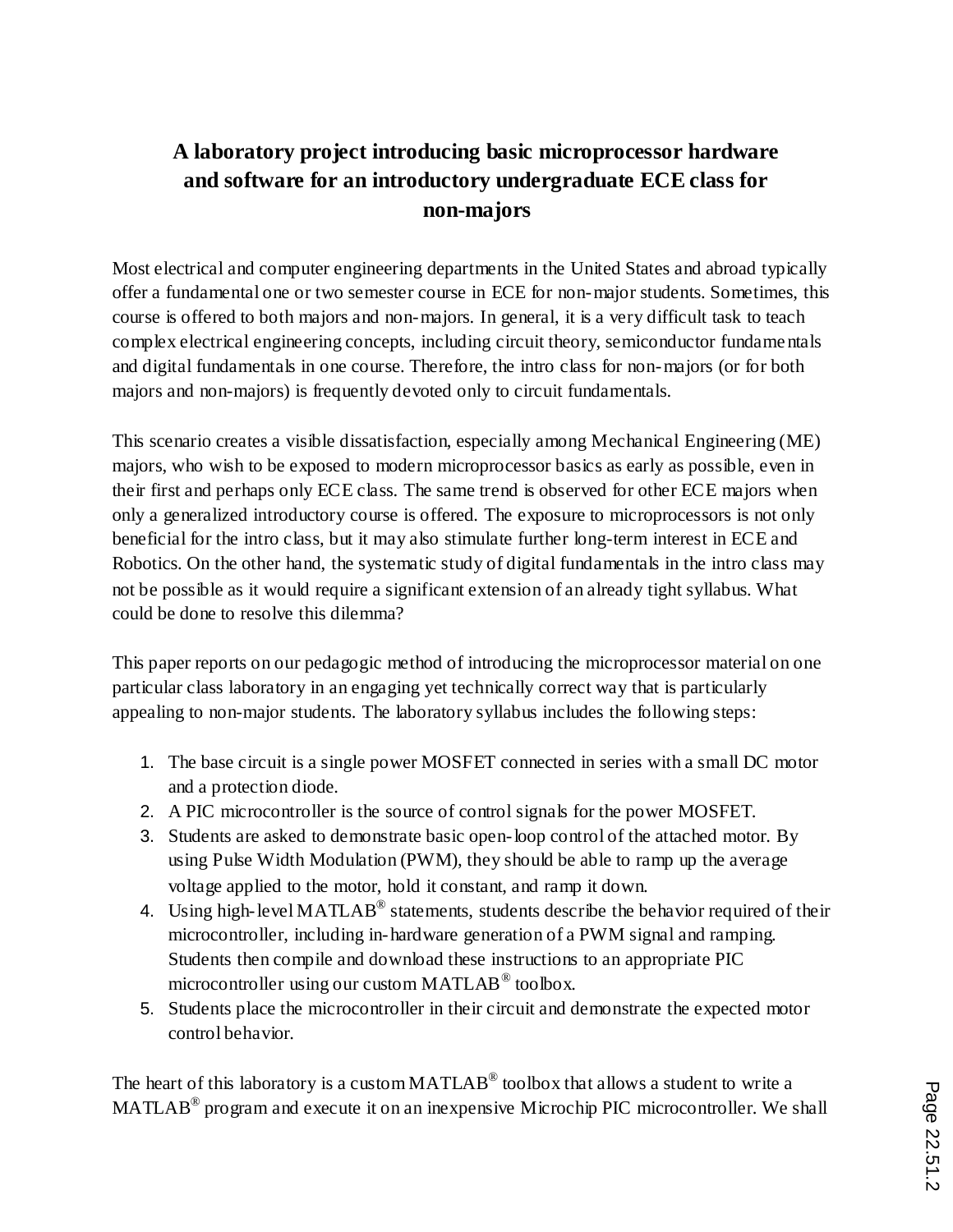describe our experience with the toolbox in an introductory course offered during Fall 2010/Spring 2011 and the corresponding results. In addition, we will discuss the basic design of the toolbox (which will be made freely available) and how it may be used for more advanced courses as well.

The following topics will be discussed:

- 1. Case Study: Open-Loop Motor Control
- 2. Overview of Toolbox Design
- 3. Application of Toolbox
- 4. Extending the Toolbox

# **1. Case Study: Open-Loop Motor Control**

To help bridge the gap between mechanical engineering and electrical engineering, the basics of open-loop motor control, in particular the H-Bridge, were discussed during the fall 2010 introductory ECE course. Two major topics were introduced in a series of lectures and laboratories: the steady-state DC motor model and electronic switching with transistors.

## **DC Motor Model**

To begin any discussion of DC motor theory, an understanding of the Lorentz force in necessary. Fundamental in this discussion is the relationship between current moving through a conductive armature in a magnetic field and the resulting linear acceleration of the armature, seen in Fig 1 and defined by:

$$
F = l l_a B \tag{1}
$$



Fig 1. The basic linear accelerator using Lorentz force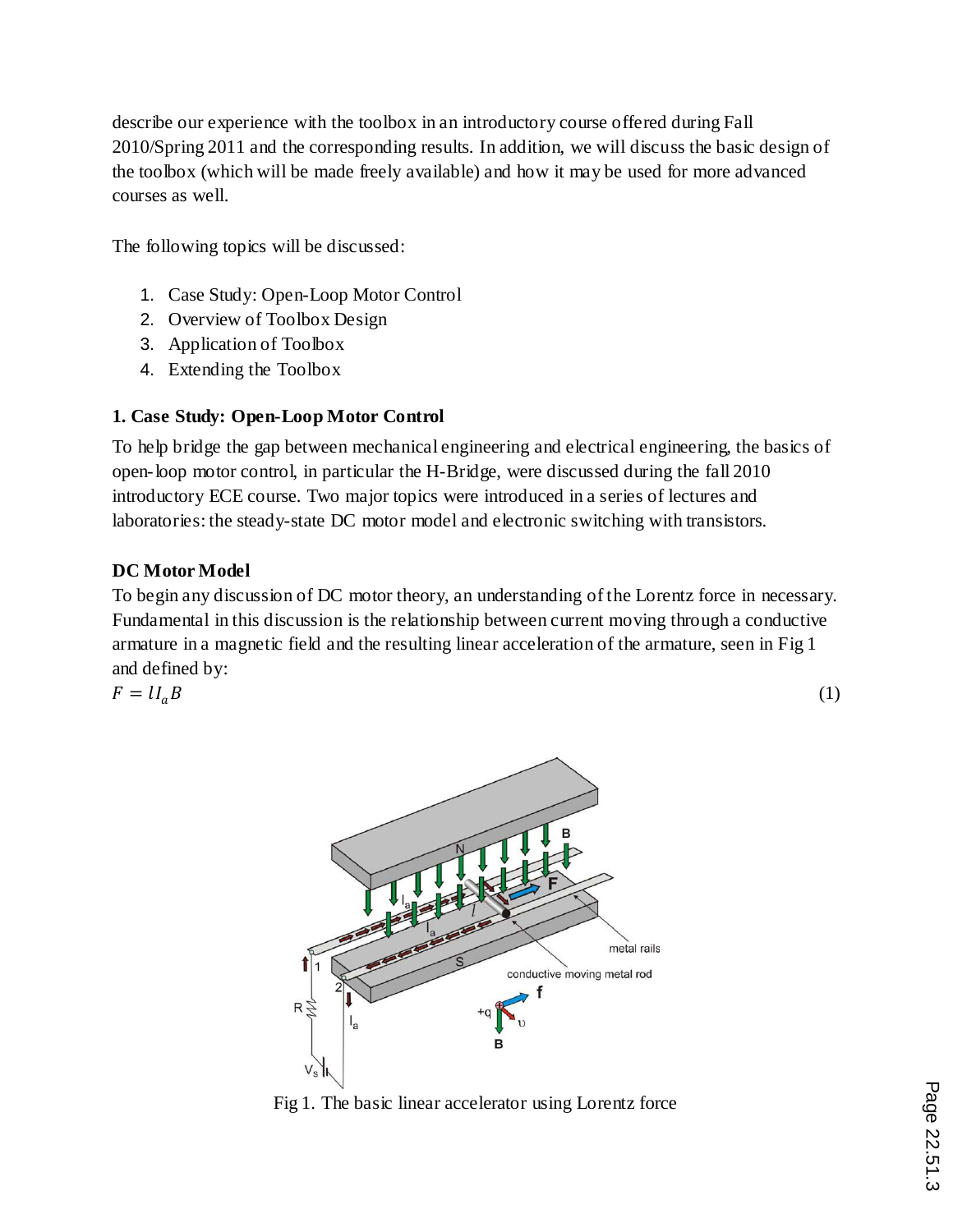This is extended to discuss how applying a load to the current path can create braking effect on the armature, an effect that can be particularly applicable to controlling systems from a mechanical perspective.

Once the students have understood how the Lorentz force can be used to move armatures linearly, its application in a rotational armature in the form of a brushed DC motor, such as the one in Fig 2, is discussed.





At this point, the relationship between current and motor torque becomes apparent, especially for mechanical engineering majors who may need to include motor selection in design considerations. By using the a DC motor data sheet along with torque equations, students are able to develop torque and efficiency plots for the motors such as the one shown in Figure 3.



Fig 3. A set of motor torque curves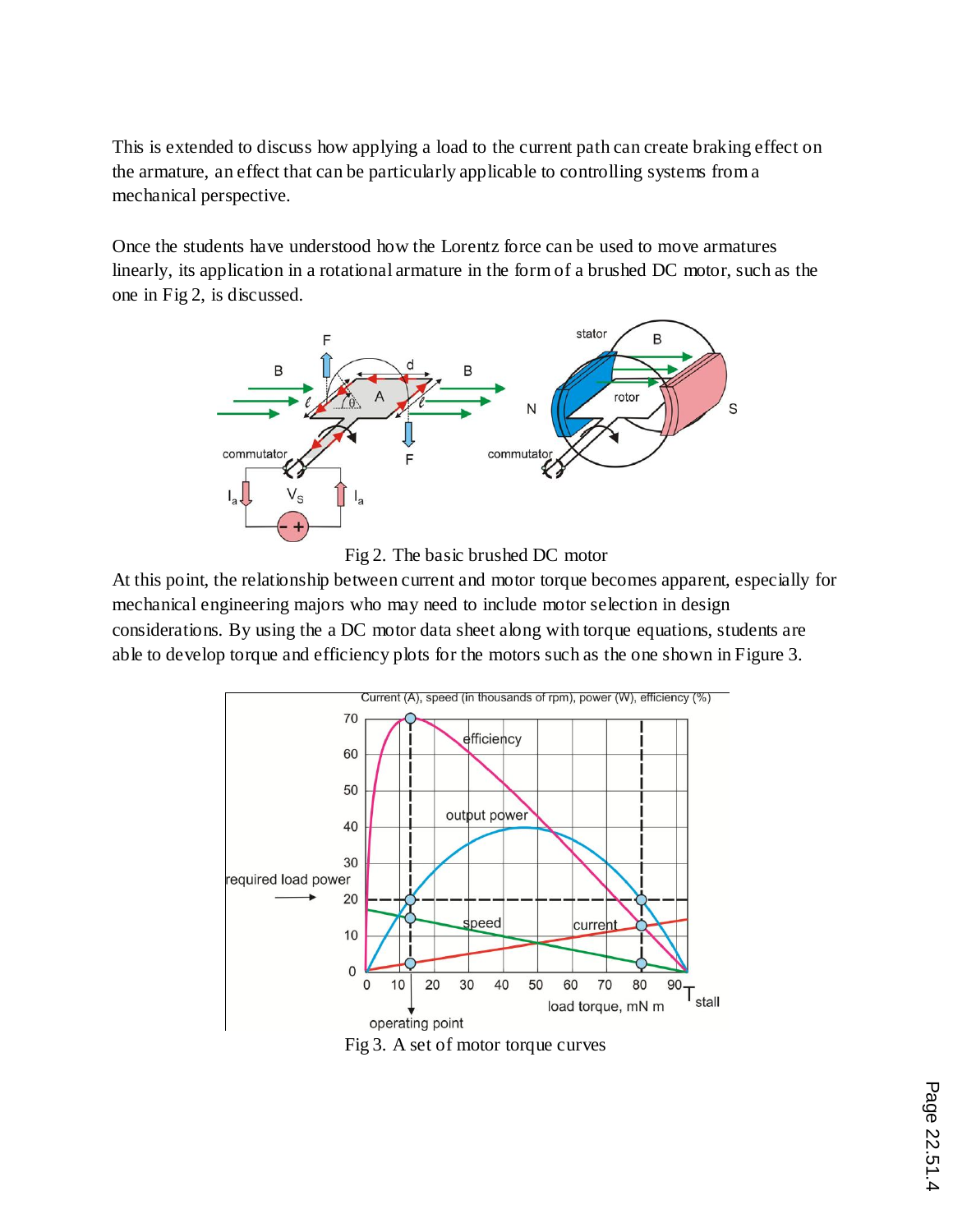With a basic understanding of the physics and mechanics of DC motors, it is important that a portion of the class is devoted to controlling motors using an H-Bridge. To introduce this, the basics of electronic switching using transistors must be discussed.

### **Electronic Switching for H-Bridge**

As entire classes are devoted to the study of transistors and their properties, the study of transistors in an introductory course is limited to the simplified field-effect transistor model, in which transistors conduct or do not conduct depending on discrete voltage thresholds as applied at the transistor's gate. From this model, the half H-Bridge is first introduced to form the motor control circuit, in Figure 4, which allows for three motor states: forward, free, and braking.



Fig 4. Half H-Bridge motor control

Students are then able to develop the full H-Bridge, in Figure 5, which adds the capability to run a motor in reverse.



Fig 5. Full H-Bridge motor controller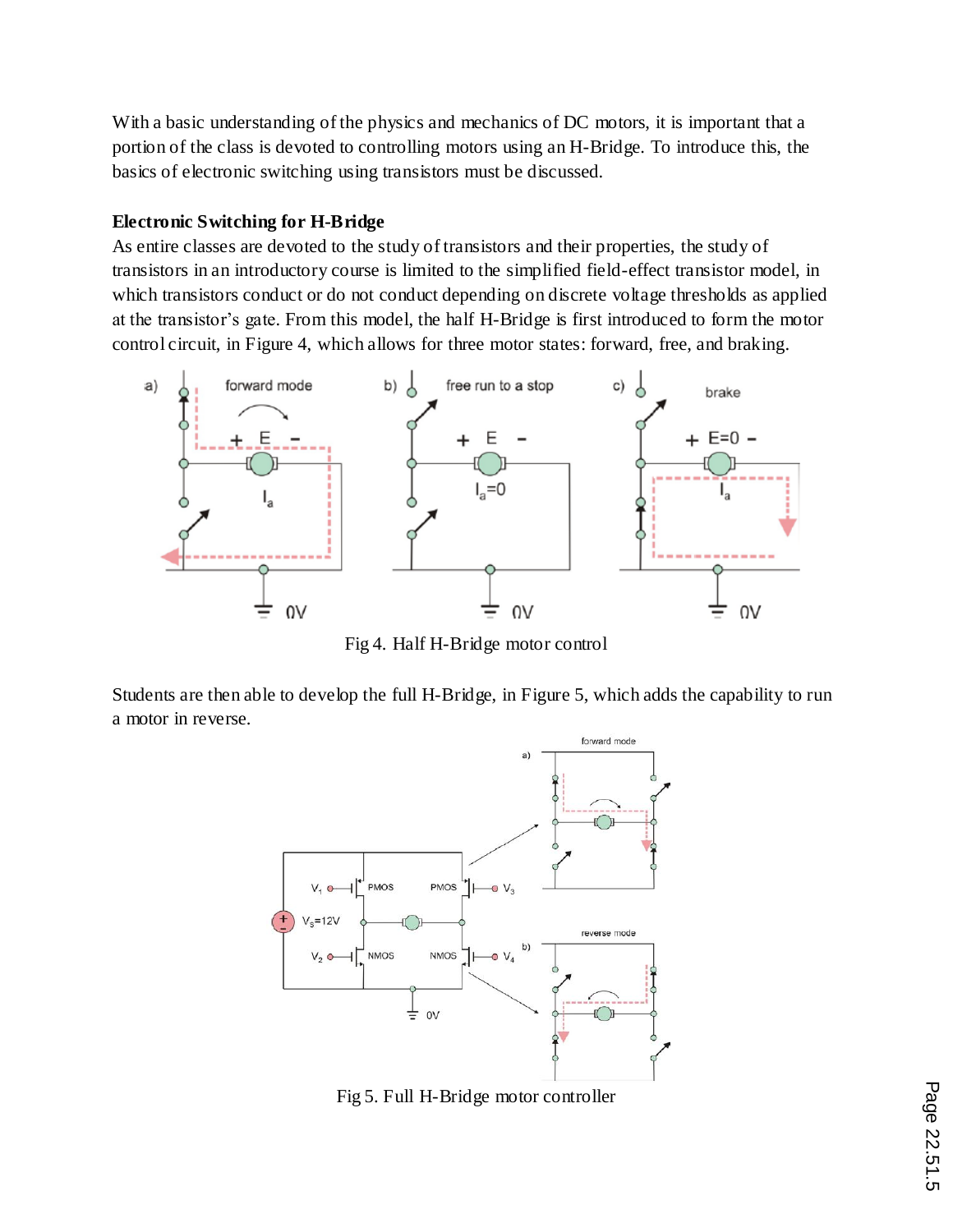In the laboratory, students are able to construct and observe the full control of the H-Bridge by supplying control signals from a computer using a National Instruments DAQ. At this point, students are encouraged to add some digital logic to take the 16 possible combinations of control signals, some of which could damage the controller, and restrict them to the four useful combinations using two control lines for input.

With direction and braking control established, the next question is how can the speed of the motor could be controlled. At this time, speed control using Pulse Width Modulation (PWM) is introduced. By switching the motor on and off at a varying duty cycle, the effective voltage applied to the motor can be controlled. Students extend their circuit by adding an additional transistor to their H-Bridge, as in Figure 6, and demonstrate voltage control of a motor using a PWM signal generator.



Fig 6. H-Bridge with voltage control.

At this point, students have developed an understanding of what is necessary to control a motor. However, the source of these control signals in a practical application remains unclear. This leads naturally to the discussion of microcontrollers which are a common source of such control signals. Unfortunately, microcontrollers can be quite complex, and using them effectively often requires multiple courses worth of discussion. To reduce the required knowledge background to something suitable for an introductory course, we have developed a toolbox for  $MATLAB^{\circledast}$ which facilitates simple microcontroller development with little if any prior programming experience required.

# **2. Overview of Toolbox Design**

In an educational setting, simplicity and convenience are paramount. Based on these objectives, we developed a toolbox which automates the entire process of transforming and downloading a program for execution on a PIC microcontroller. Employing this toolbox in a laboratory scenario only requires the following actions from a student participant: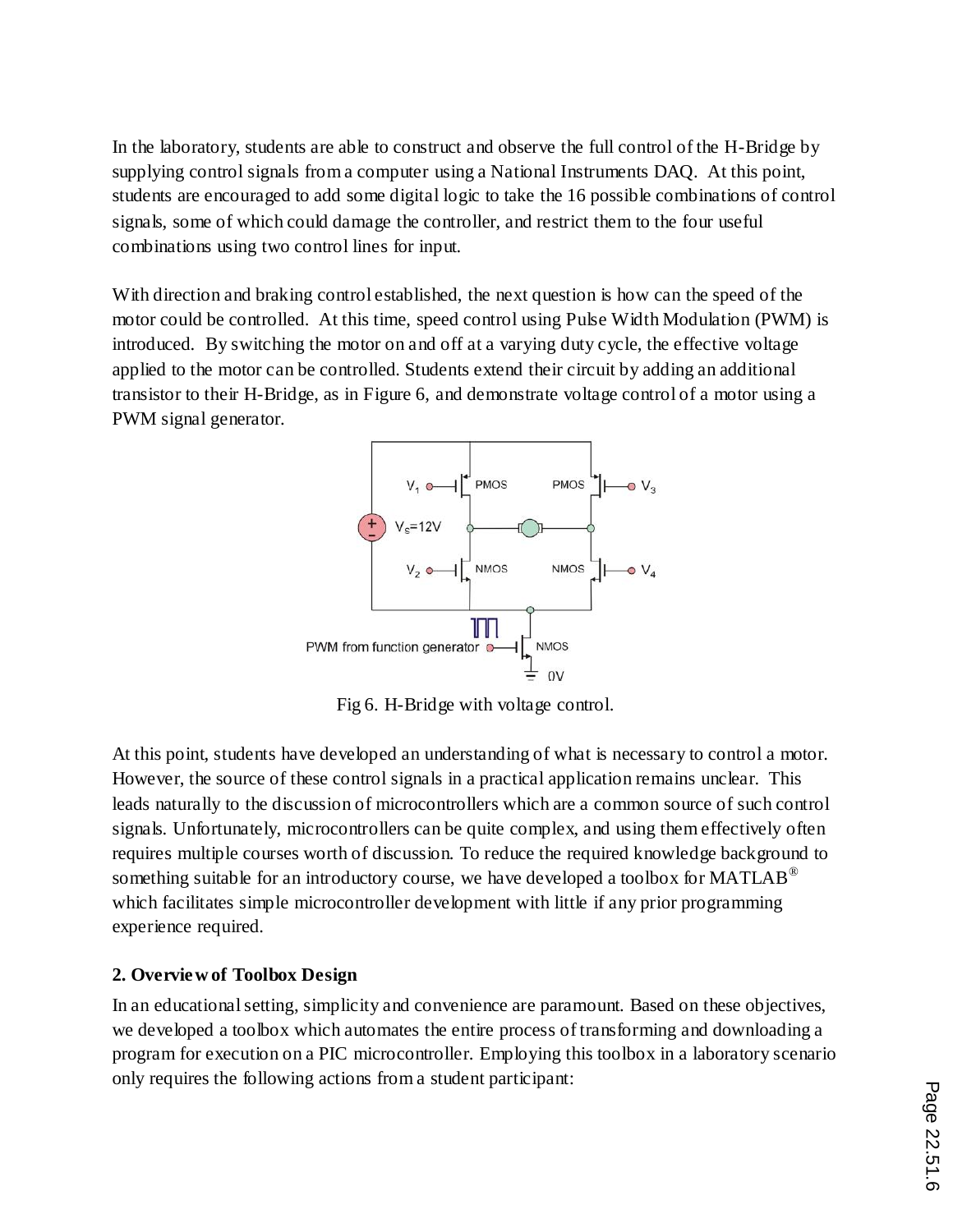- 1. Add the toolbox to MATLAB's execution path (so that it can be executed from the  $\text{MATLAB}^{\circledR}$  command interpreter).
- 2. Write an Embedded MATLAB<sup>®</sup> function, named matlab\_main.m, that uses a simple set of functions for pulse width modulation, digital input and output control, and analog to digital conversion. ("Embedded MATLAB" is a subset of the MATLAB $^{\circledR}$  language and libraries that can be converted to ANSI C code using MathWorks' Real-Time Workshop).
- 3. Execute the toolbox build function.



Fig 7. Toolbox Architecture

With a PICKit 1 board connected to the host computer with an appropriate PIC installed, the toolbox fully automates the following processes:

- 1. The MATLAB<sup>®</sup> source code in matlab\_main.m is transformed into standard C code using the Real-Time Workshop.
- 2. The generated C code and the toolbox library routines are compiled into instructions for the target PIC device.
- 3. The resulting instructions are written to the program memory of the target PIC device through the PIC Kit 1 programmer board via USB.

Once complete, the target PIC may be used directly on the PIC Kit 1 development board or moved to a custom circuit.

# **3. Application of the Toolbox**

This toolbox was first used to extend the H-Bridge laboratory by introducing a microcontroller with a programmed speed profile to provide control signals. To begin, students brought their previously built circuit to a lab bench with the toolbox installed. After discussing the structure of an example voltage profile MATLAB script, shown in Figure 8, the students customized the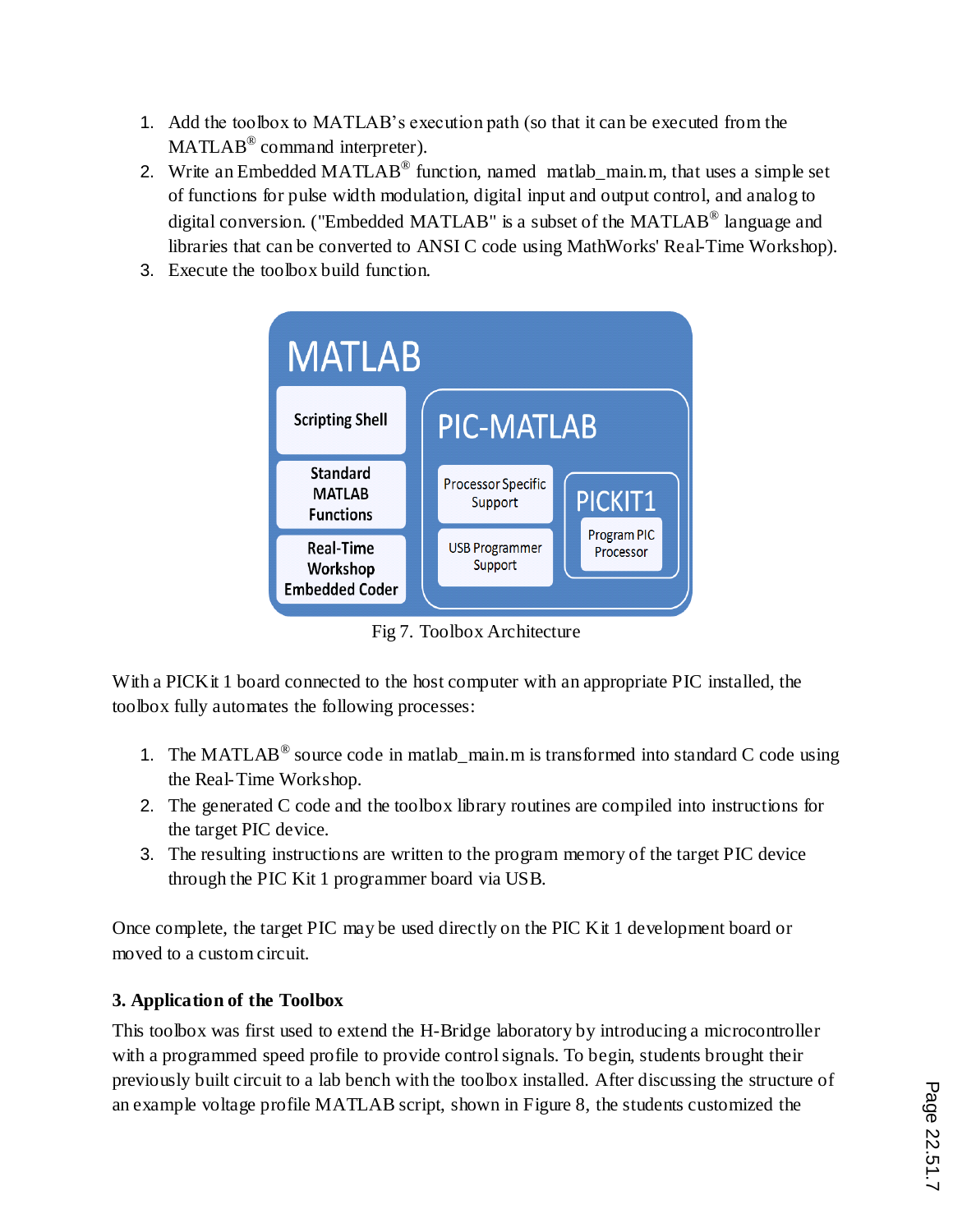script to a profile of their choosing, such as the one in Figure 9. In a matter of minutes, students are able to demonstrate their new voltage profile in a working circuit.



Fig 8. Sample motor voltage profile script



Fig 9. Custom motor voltage profile

By monitoring the PWM output from the microcontroller with an oscilloscope, students are able to watch the PWM duty cycle change in real time according to their profile.

One may notice that the sample program above does not appear to utilize the full features of an H-Bridge; it only demonstrates the generation of PWM signals. This was done to only simplify the original laboratory circuit used during its initial testing. Appropriate routines for digital output are included in the toolbox, and their usage to control the direction or braking of a motor with an H-Bridge would only require a handful of additional lines of code.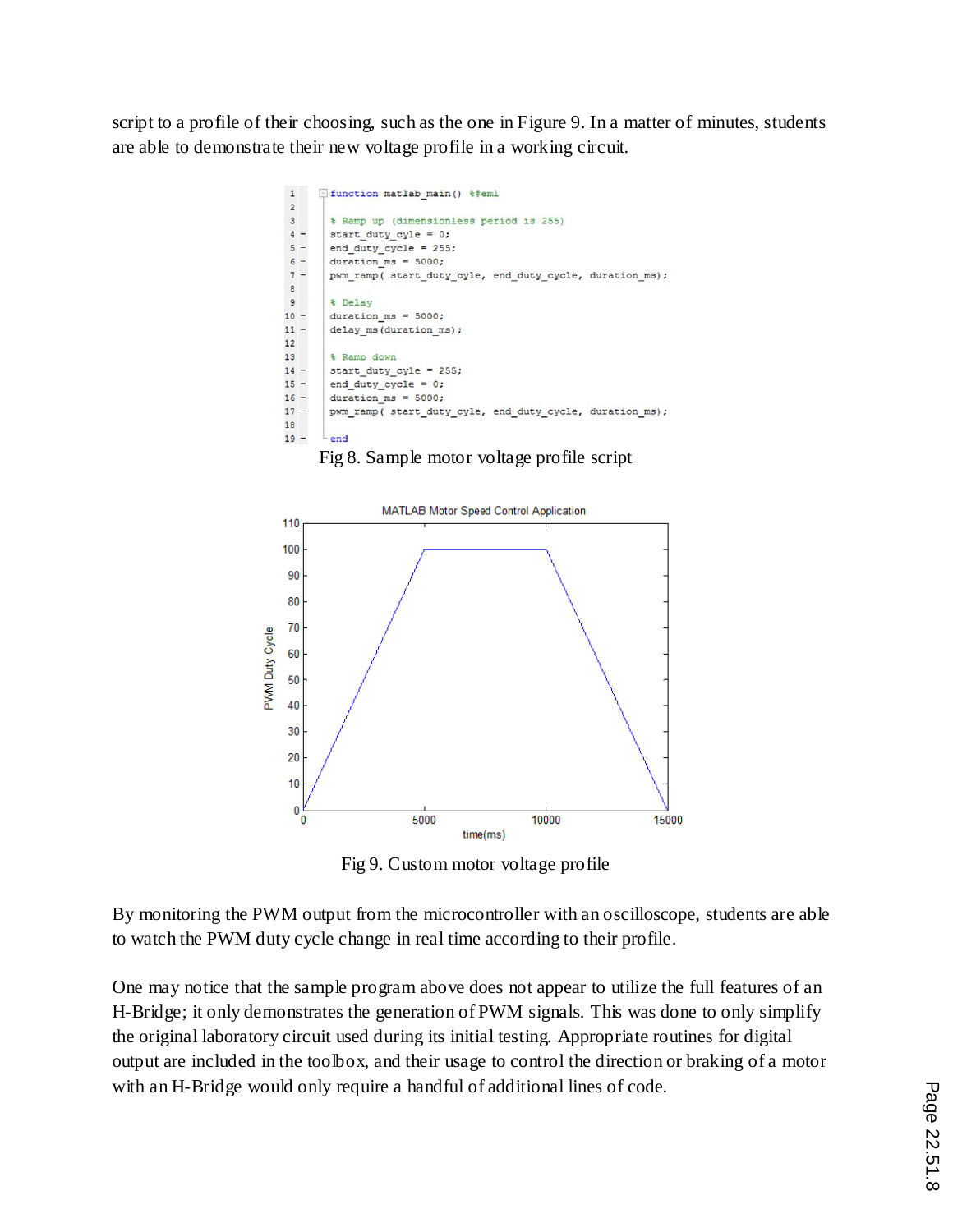This initial laboratory was a very simple demonstration of the toolbox's flexibility; it only just begins to tap the capability of the toolbox. We are devising additional laboratories to introduce more complex concepts, such as audio storage and retrieval, and harness the full potential of the toolbox as a teaching tool. Even with our simple initial laboratory, however, our students were able to interact with a digital system and gain a concrete understanding of basic digital concepts in a short time.

Total 23 non-major students (volunteers) participated in this experimental laboratory during the fall of 2010. They were able to accomplish the MATLAB<sup>®</sup> task and demonstrated an interest in the subject matter.

### **4. Extending the Toolbox**

In general, any valid Embedded MATLAB® commands and library functions may be run on a target device, subject only to its code memory limitations. Consequently, custom MATLAB<sup>®</sup> functions or libraries can be easily added without modifying the toolbox.

However, for laboratory scenarios which require fine-grained control over the code executing on the target processor, the toolbox includes several custom C library routines such as a PWM ramp function. This allows students to avoid time-consuming debugging during a laboratory and focus on implementing higher-level behaviors.

The toolbox is also portable to a variety of 8 bit PIC processors beyond the two that we initially experimented with (the PIC12F675 and PIC16F684). In this manner, the toolbox accommodates the goals of a laboratory without unduly restricting them.

Additionally, the toolbox could be extended to provide basic emulation of a target device. Although likely out of scope for an introductory ECE course, such emulation would simplify the development of advanced concepts like closed-loop control systems, as it would allow for verification of expected behavior entirely within MATLAB<sup>®</sup> before deployment to hardware.

### **Conclusions**

By providing a practical toolbox for MATLAB<sup>®</sup> which enables freshman ECE students to describe high-level behaviors of a microcontroller, we have enhanced the careful balance between theory and pragmatism which is coveted in an introductory course. In this manner, students not only learn the theory behind analog circuit components and their associated uses, but also how to interface them with a common microcontroller and achieve a remarkable level of flexibility in a laboratory setting. During the laboratory all students were successful in completing the project , and many were interested in what was happening in the background. Some even chose to go beyond the requirements and create various other more complex PWM